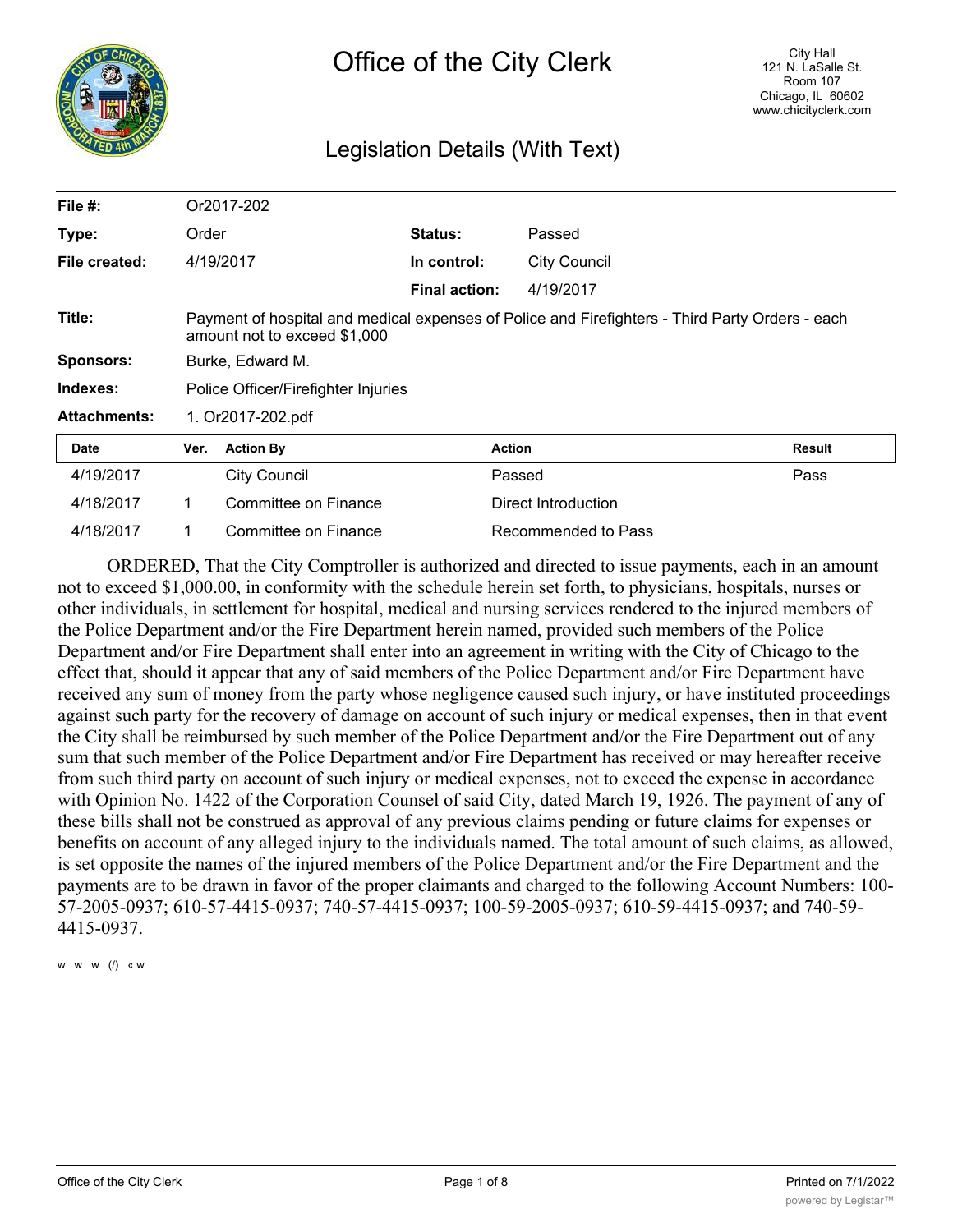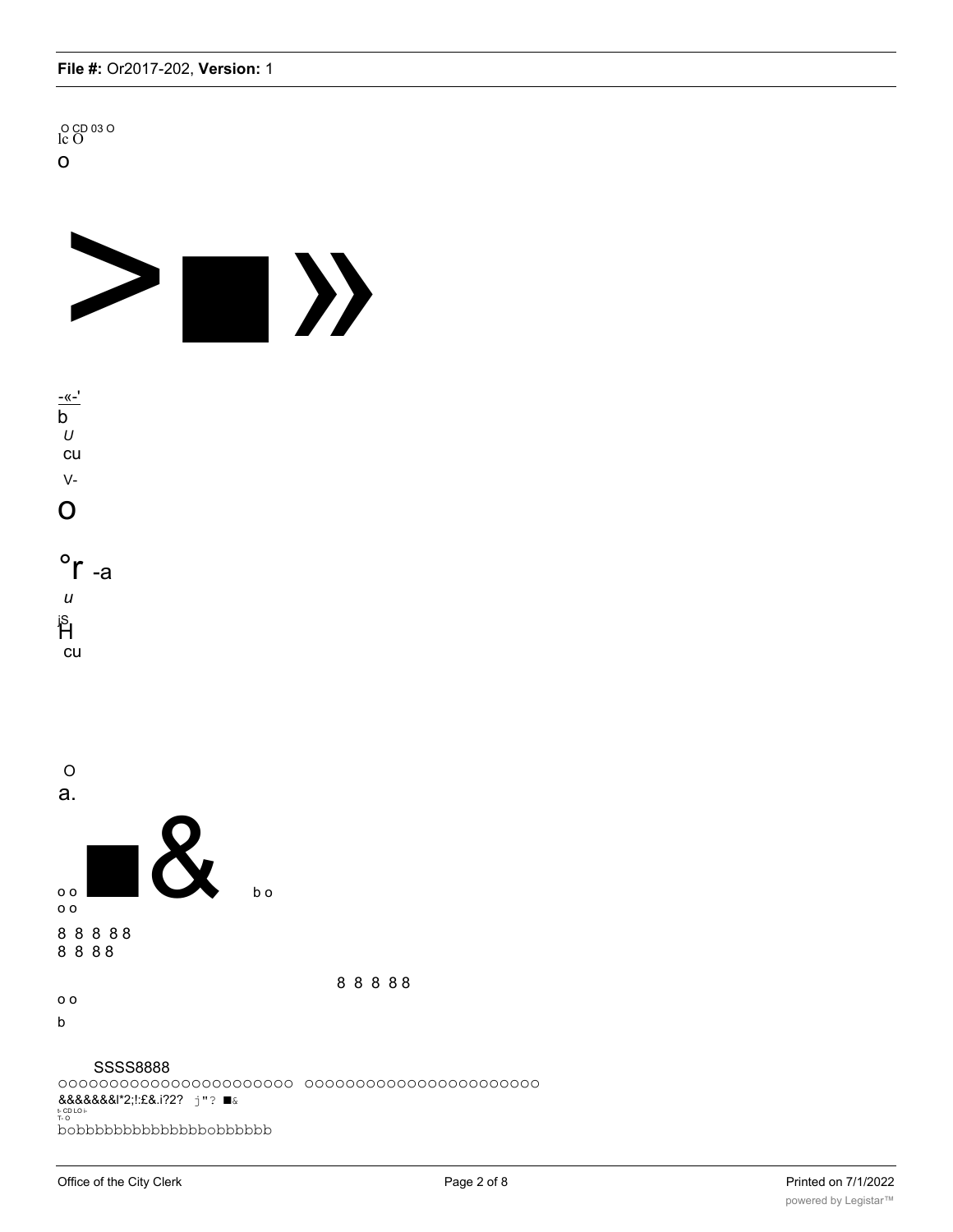i-i-T--fO)Oiinin--T-<br>t-t-t-t-t-t-CNCNLOLO

 $\lt$ 

ra O QUILLQ-ILQ-Q\_ILI1-ILI\*LQ\_CQCQC0CQQ-Q.Q.I1-Q\_I1\_I\*L

 $\,<$  $\blacksquare$ 5 -5 -5 5 5 S

 $\circ$  O

#### $\mathsf{o}$

## $\circ$

## £ +£ £ £ ro

orcroooozzzz

jz<br>jz  $\mathop{\mathsf{O}}_{\scriptscriptstyle{1\cdot\mathsf{U}}}$  $\circ$  $\begin{array}{c}\n\text{ai } \text{o} > \\
\text{o)} \text{o} \text{l}\n\end{array}$ 0<br>C T- $\mathsf{I}^{\mathsf{s}}$ ra o CM<br>LO LOLO<br>CM CM CM  $\begin{matrix} 0 \\ 0 \end{matrix}$  $\circ$  $\,8\,$  $\blacksquare = \cdot \cdot \cdot = \cdot$  (  $\circ$ 

Office of the City Clerk

o a- $\mathsf b$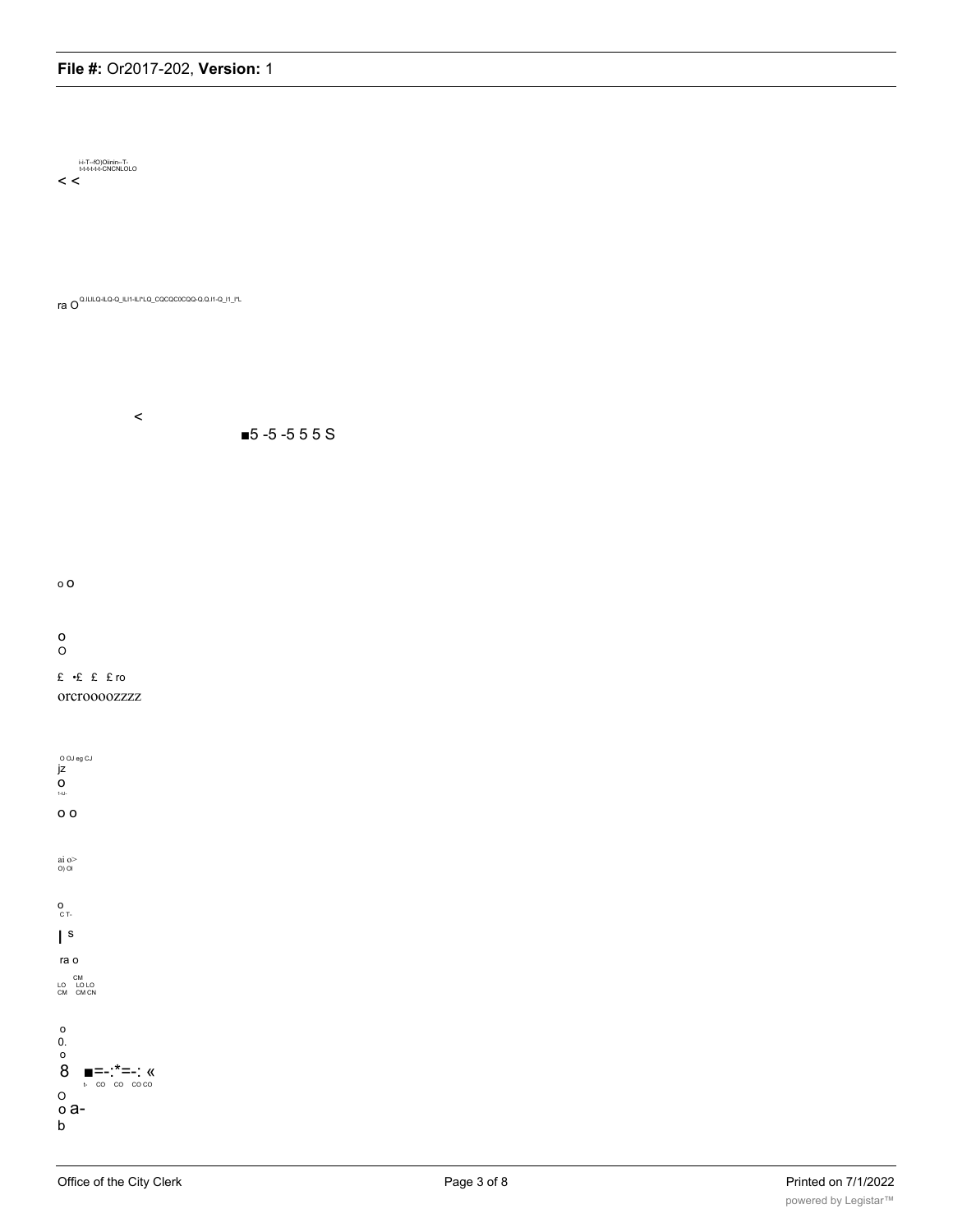$CD$   $CD$   $t$ CO CO COCO 00 CO CJ) CO CO CO CO CO LO LO LO LO LO LOLO  $Q_{\_}$  $\sigma_{\text{max}}$ <br>  $\sigma_{\text{max}}$ <br>  $\sigma_{\text{max}}$ <br>  $\sigma_{\text{max}}$ <br>  $\sigma_{\text{max}}$ <br>  $\sigma_{\text{max}}$ <br>  $\sigma_{\text{max}}$ <br>  $\sigma_{\text{max}}$ <br>  $\sigma_{\text{max}}$ <br>  $\sigma_{\text{max}}$ <br>  $\sigma_{\text{max}}$ <br>  $\sigma_{\text{max}}$ <br>  $\sigma_{\text{max}}$ <br>  $\sigma_{\text{max}}$ <br>  $\sigma_{\text{max}}$ <br>  $\sigma_{\text{max}}$  $\overline{10}$ *b* b  $\begin{array}{c|c} 0 & 0 \\ 0 & 0 \\ \text{CD} & 0 \text{)} & 0 \text{D} > \\ 0 & 0 & 0 \text{ } \text{D} > 0 \text{ } 0 \text{)} \end{array}$ 888 88,88 0000000000000 888 000000000000000 

ddodoooooooooooooooooododdd

 $3^{\circ}$ CD CD CO CO CO CO  $T - T$  -  $T - T$  - $\ll -$  0  $T 0 0 0$  $\circ\hspace{0.1cm} \circ\hspace{0.1cm}\circ\hspace{0.1cm} \circ$  $O$   $O$  $\mathbf b$ 

co coco<br>oi cnoi<br>coco oi oi

 $\circ$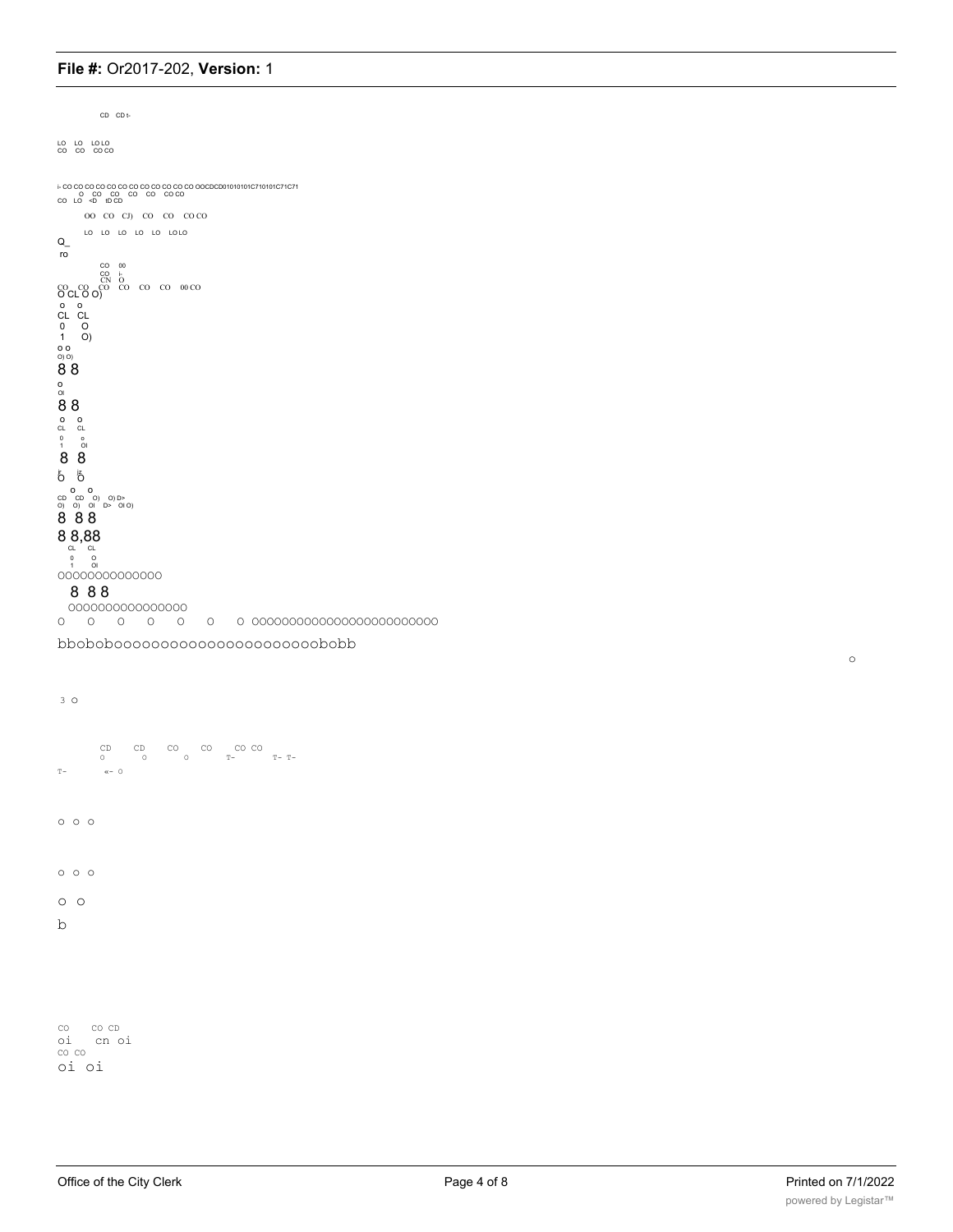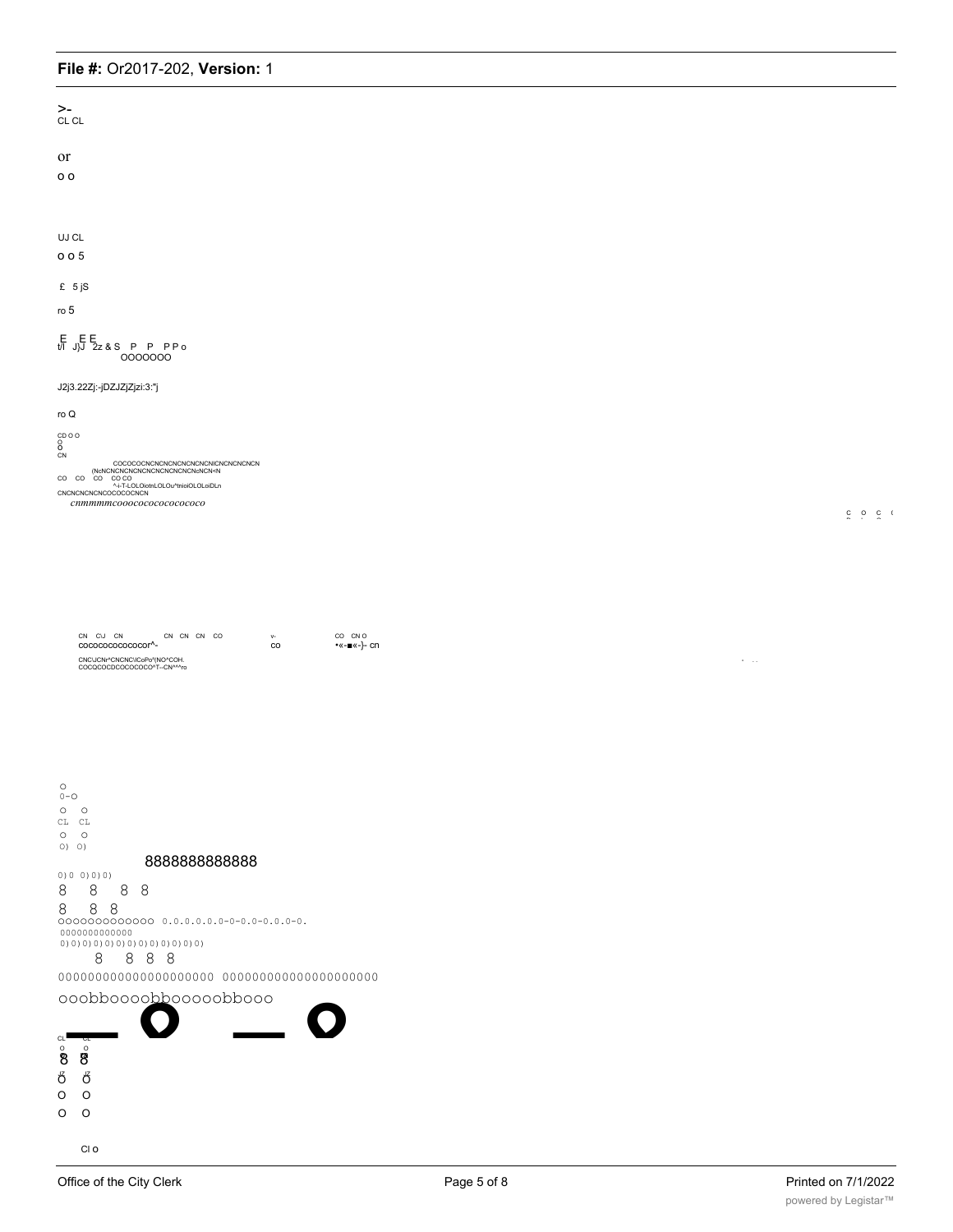| O                                                                                                                                                                                         |            |                         |  |
|-------------------------------------------------------------------------------------------------------------------------------------------------------------------------------------------|------------|-------------------------|--|
| 0000                                                                                                                                                                                      |            |                         |  |
| b o                                                                                                                                                                                       |            |                         |  |
|                                                                                                                                                                                           |            | $\circ$<br>$\mathsf{o}$ |  |
|                                                                                                                                                                                           |            |                         |  |
|                                                                                                                                                                                           |            |                         |  |
| CN CN CN CN CN CN CN CN CN CN CN                                                                                                                                                          |            |                         |  |
| $^\mathrm{000}_\mathrm{O}$                                                                                                                                                                |            |                         |  |
| $o \ge b$                                                                                                                                                                                 |            |                         |  |
|                                                                                                                                                                                           |            |                         |  |
|                                                                                                                                                                                           |            |                         |  |
|                                                                                                                                                                                           |            |                         |  |
|                                                                                                                                                                                           |            |                         |  |
|                                                                                                                                                                                           |            |                         |  |
|                                                                                                                                                                                           |            |                         |  |
|                                                                                                                                                                                           |            |                         |  |
|                                                                                                                                                                                           |            |                         |  |
| oj cu oj a) ajaj                                                                                                                                                                          |            |                         |  |
| $\frac{CD}{OCa}$ $\frac{CD}{C}$ $\frac{CD}{OCb}$                                                                                                                                          |            |                         |  |
| 00000000000000                                                                                                                                                                            |            |                         |  |
| $_{\rm CO}$                                                                                                                                                                               |            |                         |  |
| a<br>$03 - T - T - T - T - T - T -$                                                                                                                                                       |            |                         |  |
|                                                                                                                                                                                           |            |                         |  |
| LOlfiin --*****---------*-***---------- <sup>---</sup> --*-- <sup>---</sup> --*- <sup>---</sup> -----<br>$\begin{array}{ccc} \mathbf{A} & \mathbf{A} & \mathbf{A} \end{array}$<br>CO COCO |            |                         |  |
| GO COCO                                                                                                                                                                                   | $\circ$    |                         |  |
|                                                                                                                                                                                           | $2Ja$ co c |                         |  |
|                                                                                                                                                                                           |            |                         |  |
|                                                                                                                                                                                           |            |                         |  |
|                                                                                                                                                                                           |            |                         |  |
|                                                                                                                                                                                           |            |                         |  |

 $0^n n.$ OusCO $^n$ -OO  $-$ \*T-\*\*rco\*\*\*rtoo\*\*-in\*\*\*j\*--\*j-

rararao) 0) rao) oio) o)

# 8888888888

 $\circ$  $\mathsf{o}$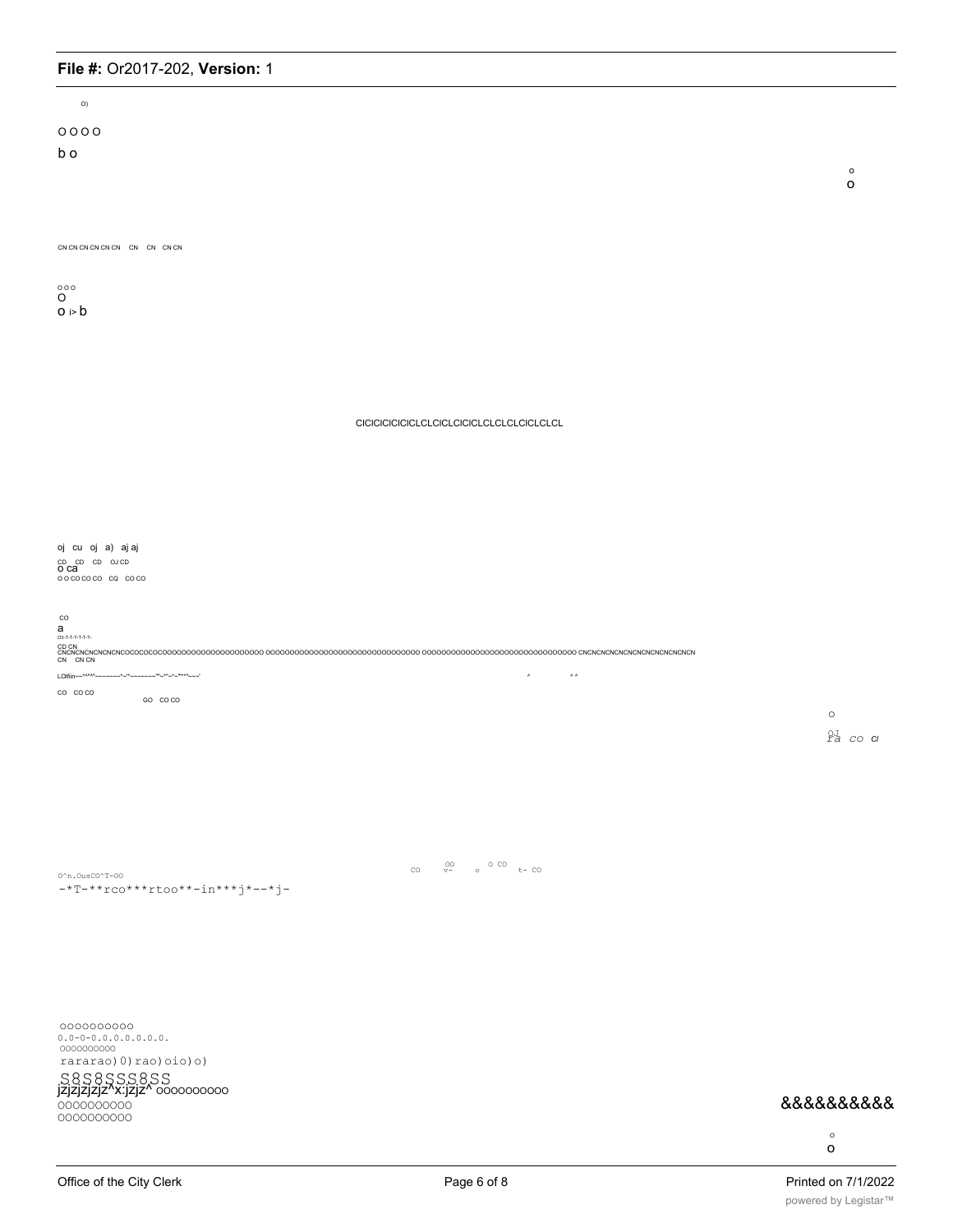

ORDER - Authority granted for payment for: Hospitals, Medical

and Nursing Services rendered centain injured members of the